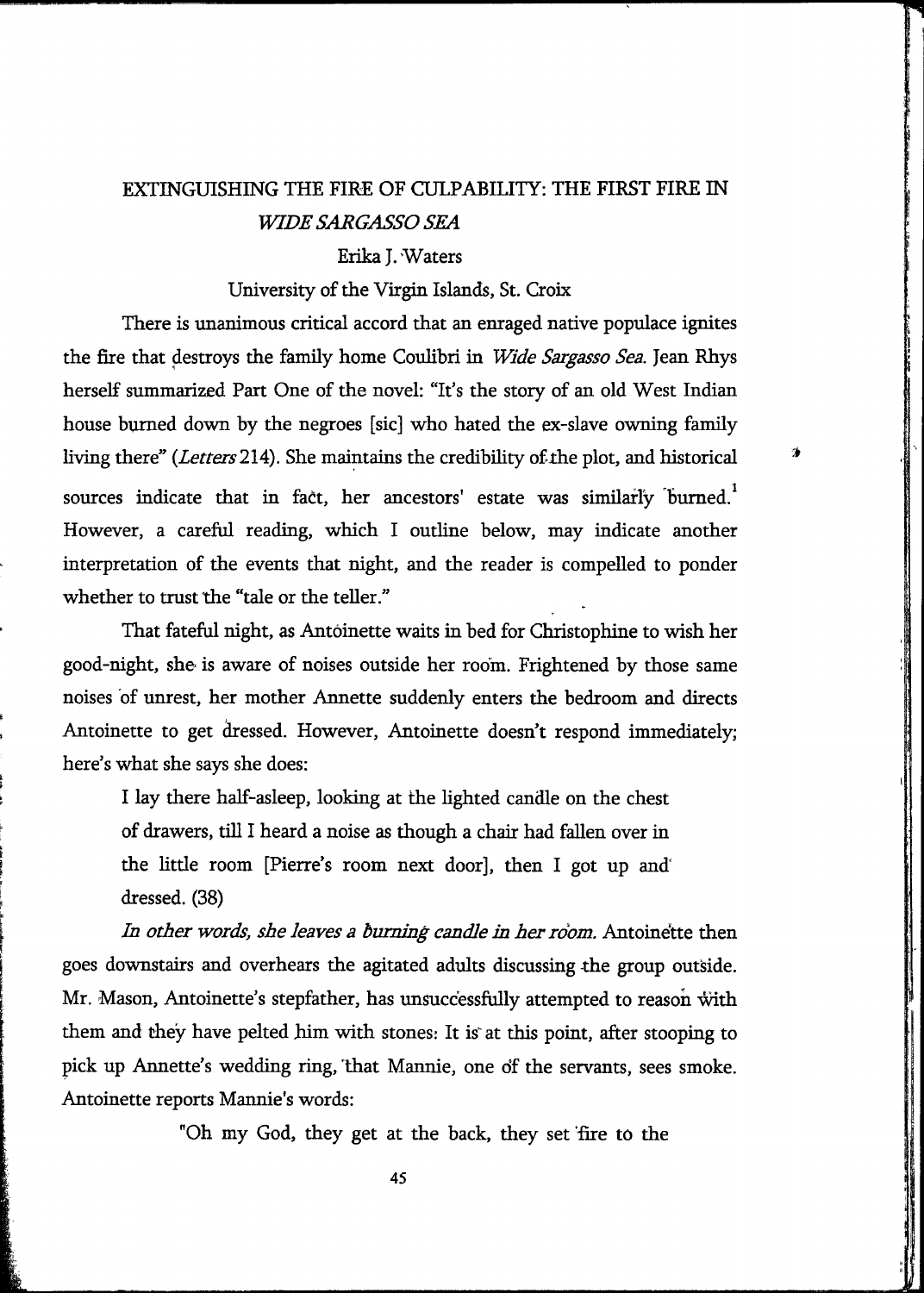back." He pointed to my bedroom door which I had shut after me, and smoke was rolling out from imdemeath. (39)

As this quote attests, the blaze is contained at the back of the house, in the bedrooms that belong to Antoinette and Pierre. When the two servants Mannie and Sass attempt to douse the ñre, Antoinette further Specifies its location: "They threw the water into the bedroom and it made a black pool on the floor..." (40).

We must also examine the noise Antoinette hears, "as though a chair had fallen over" (38). The sound may be Myra, the servant left in charge of guarding Pierre, knocking over a chair as she escapes through a window, allying herself with the people outside. Or it might be a büming candle-falling over, as Elaine Savory suggests (255). Regardless, the candle is not extinguished when Antoinette leaves.

After speaking to Christophine, Aunt Cora announces that the blaze had spread to Antoinette's mother's bedroom, and she hastily concludes that the natives are responsible. While it may appear that this is a second, disparate fire, we must consider the lay-out of Coulibri, which Rhys clearly describes: Antoinette's bedroom is on one level and her brother Pierre's is a small room next door. Outside Pierre's room is a clump of bamboo. While their mother's bedroom is at the other side of the house, there is^also a *glacis* that according to Antoinette is "a paved roofed-in terrace which ran the length of the house and sloped *upwards lo* a clump of bamboo" (19).

Since Pierre's and. Antoinette's bedrooms are *up* three steps from the dining room and a few more from the rest of the house, the *glacis* may extend in front of the house and *up* to the clump pf bamboo outside their bedrooms. Thus the fire may have jumped from Antoinette and Pierre's bedroom and to the other bedrooms. Aunt Cora herself seems unconvinced of this fire's origin, which Rhys may have indicated through her selection of words (my italics]: "'It *seems* they have fired the other side of the house," said Aunt Cora. "*They must* have climbed that tree outside" (40).

The group then escapes through the servants' rooms, and when they exit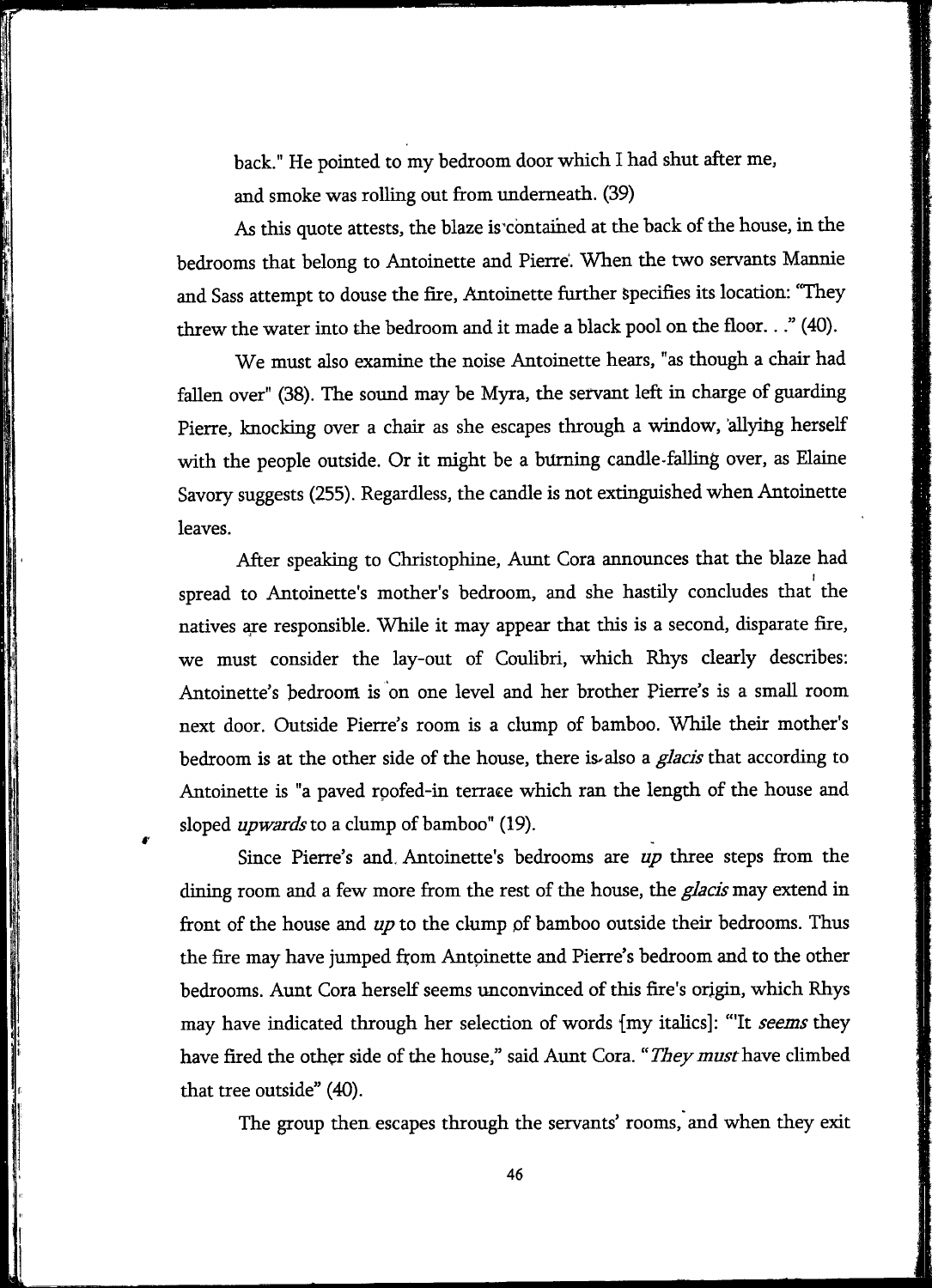the house, Antoinette sees flames coming from the bamboo outside her brother's room: "I had not seen any flames, only smoke and sparks, but now I saw tall flames shooting up to the sky, for the bamboo had caught" (41). We may interpret these flames as the fire she herself set earlier.

ţ

I

s

Subsequent references to the fire are vague but seem to indicate the natives are surprised, even bewildered by the fire's existence and innocent of any blame. One man threatens the family because, as he **explains** he fears they "would go to police and tell a lot of damn lies" (43). His companion argues that no one lit the fire intentionally. "All this an accident," she says (43). But he retorts that no one wiU beheve in their innocence, and ironically, that's precisely what has ensued through subsequent readings of the text.

My interpretation of the fire leads inevitably to the question of when the "riot" actually commenced. Here are the facts: a "handful" (38) of people according to Antoinette—^gathered outside Coulibri and pelted Antoinette's stepfather. Despite the small number of people, there are noises of a gathering outside and again, according to Antoinette, "Horrible noises swelled up" (38). However, even after the fire is discovered and the family is fleeing the burning house, Antoinette, the narrator, makes no allusion to rioting; in fact, she reports there is only silence. Although there had been noise before, once the fire starts, there is none.

Eventually, however, "somebody" yells: "'Look the white niggers!"' (42) and then an uproar begins in earnest. When the family attempts to reach the carriage and the horses, Antoinette reports that people were "pressed too close. . .Some of them were laughing and waving sticks, some of the ones at the back were carrying flambeaux" (42). (Flambeaux would have been used for illumination since the action was at night, and this *of itself* would not indicate sinister intent.) The potential for danger obviously existed, but the waving of sticks was the most threatening gesture that occurred that night. When the parrot Coco is visible biuning on the *glacis* railings, the crowd is silenced and disperses quickly (43).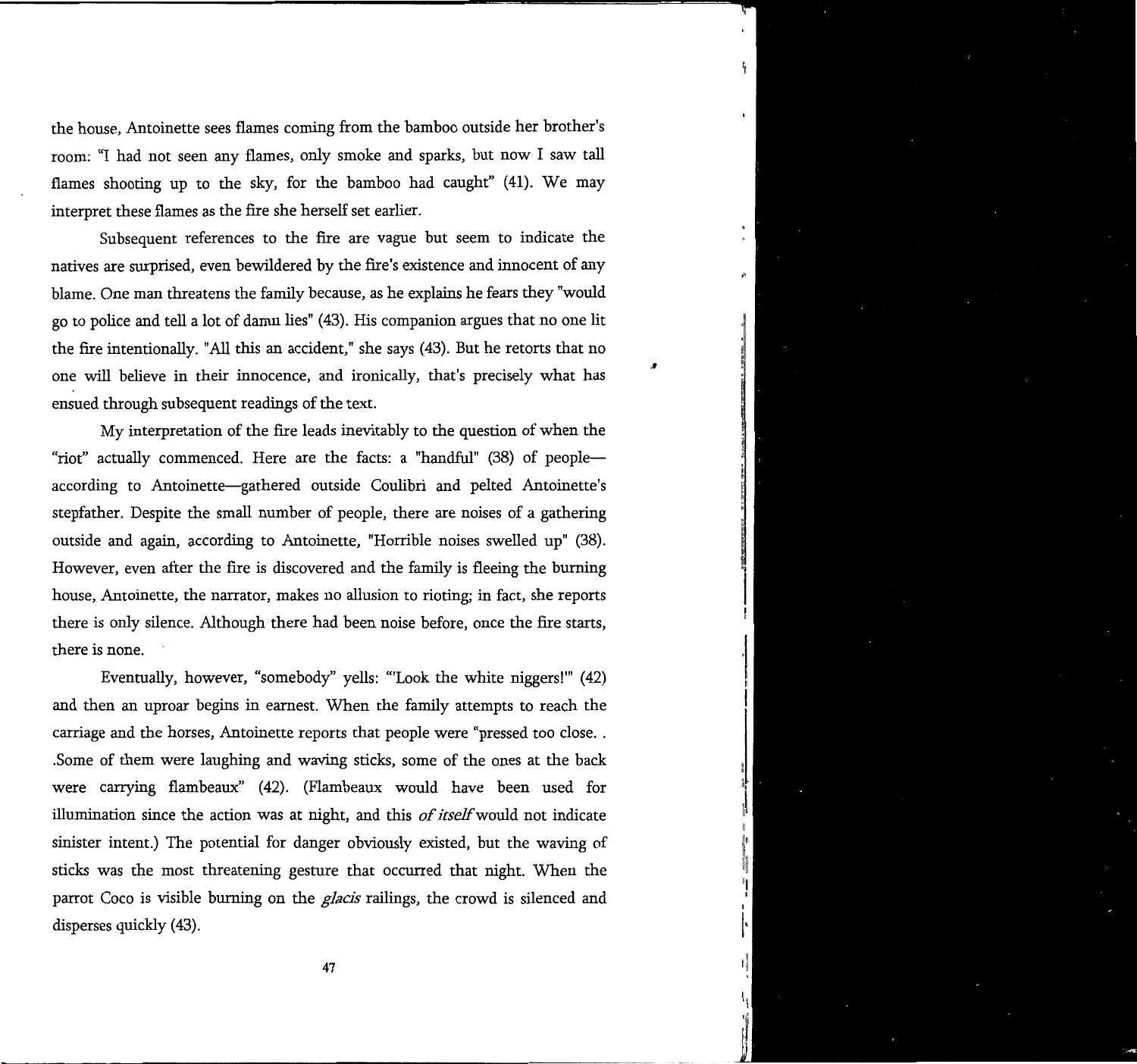It must be remembered that we view the happenings at Coulibri and, indeed, all of Part One, through Antoinette's eyes, and she blames an angry crowd for the destruction of her home by fire. In retrospect, she refers to the süent God who "made no sign when they [the natives] burned Pierre as he slept" (42) indicating her notion of culpability. She also morbidly prophecies: ^'When they had finished, there would be nothing left but blackened walls and the mounting stone" (45).

In Part Two, which is narrated by her husband, Antoinette relates the details of the fire to him. Twice Antoinette refers to a collective "they"—the natives—as the culprits who burned Coulibri. Yet, her husband is skeptical and pointedly undercuts her credibility.<sup>2</sup> While acknowledging some historical basis, he comments, "I began to wonder how much of all this is true, how much imagined, distorted" (133).

He has good reason to distrust her, for Antoinette, it must be noted, is an unreliable narrator for Part One and equally unreliable as a recorder of the past in Part Two. She is a woman who grows increasingly insane as the novel progresses and one whom Rhys intended to portray as insane from the outset. Rhys repeats this in her *Letters;* in one example, when discussing the manuscript of *Wide Sargasso Sea* in 1963, she argued that it would be distracting and confusing if Antoinette were the sole narrator: "A mad girl speaking all the time is too much" (Letters 233).

In addition, while Antoinette's creole ancestry seemed to suffice for marginalization and madness for Charlotte Bronte, Rhys sought other explanations. She wrote in a letter about Antoinette, referring to Bronte's character, Mrs. Rochester: "She must at least be plausible with a past.. .the *reason*  why he thinks she is mad and why of course she goes mad, even the *reason* why she tries to set everything on fire, and eventually succeeds..." (156-7).

 $\mathbf{r}$ 

The burden of blame' that she was responsible for her brother's death, the destruction of Coulibri, and her mother's ultimate madness would certainly function as a foundation for burgeoning mental instability, the "reason" Rhys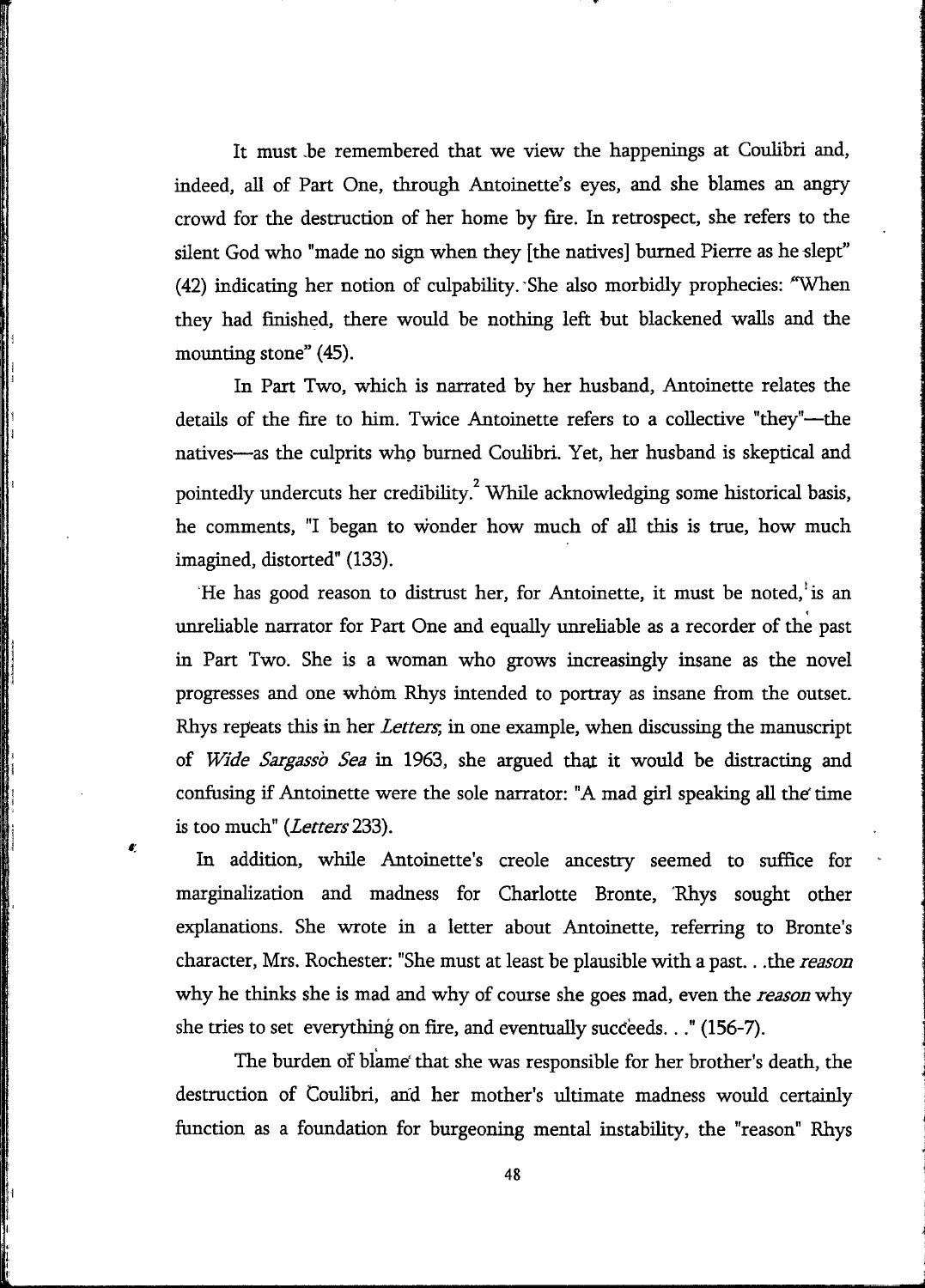sought. While we cannot expect Antpoinette to admit culpability, Rhys may have expected her readers to draw the conclusion themselves.

When weighing this interpretation, it is necessary to consider that Antoinette is undeniably responsible for the second fire in *Wide Sargasso'Sea*  which ends the novel; no ambiguity exists there. Her actions are carefully delineated, and the description of her leap to her death patently parallels the death of the parrot Coco at Coulibri. "The wind caught my hair» and it streamed out like wings," the narrator/Antoinette tells us immediately before she jumps (189-90).

Þ

It would, therefore, be thematically appropriate for Antoinetté to set the first conflagration because it foreshadows and balances with the second; Tia, the black child, also appears in cormection with both fires. This also balances with the two fires in *Jane Eyre,* the first, smaller fire and the second cataclysmic one that destroys Thornfield Hall, maiming and blinding Rochester. Furthermore, Antoinette, as the typical Rhys woman as identified by Francis Wyndham and other Rhys critics, symbolizes-iight and color, in opposition to the dark, colorless European male. As Jan Curtis points out, Antoinette is directly associated with fire: She discovers happiness in the "blazing colours of flowers" (48) in a "place of sunshine and death" (47) and finds her identity in the "colour of fire and sunset. The colour of flamboyant flowers" (48).

Fire may also be seen as a symbol of her Caribbean home; Antoinette talks about flame and fire in such imagery at the end of *Wide Sargasso Sea.* The very last line in the novel refers to her candle that wiU "light [her] along the dark passage" (190). When she sets the fire then, she clearly imagines she is back at Coulibri, recalling furnishings and artifacts from the home. It would appear a recreation of the earlier fire, a symbolic return to the Caribbean.

In *Jane Eyre,* as well, the pursuit of warmth and light may be seen as partial motivation of the crazed Mrs. Rochester in setting the fire. Jean Rhys assumed this, but saw it pragmatically and probably read herself into the character as well. She wrote in a letter, "Personally, I think that one [the question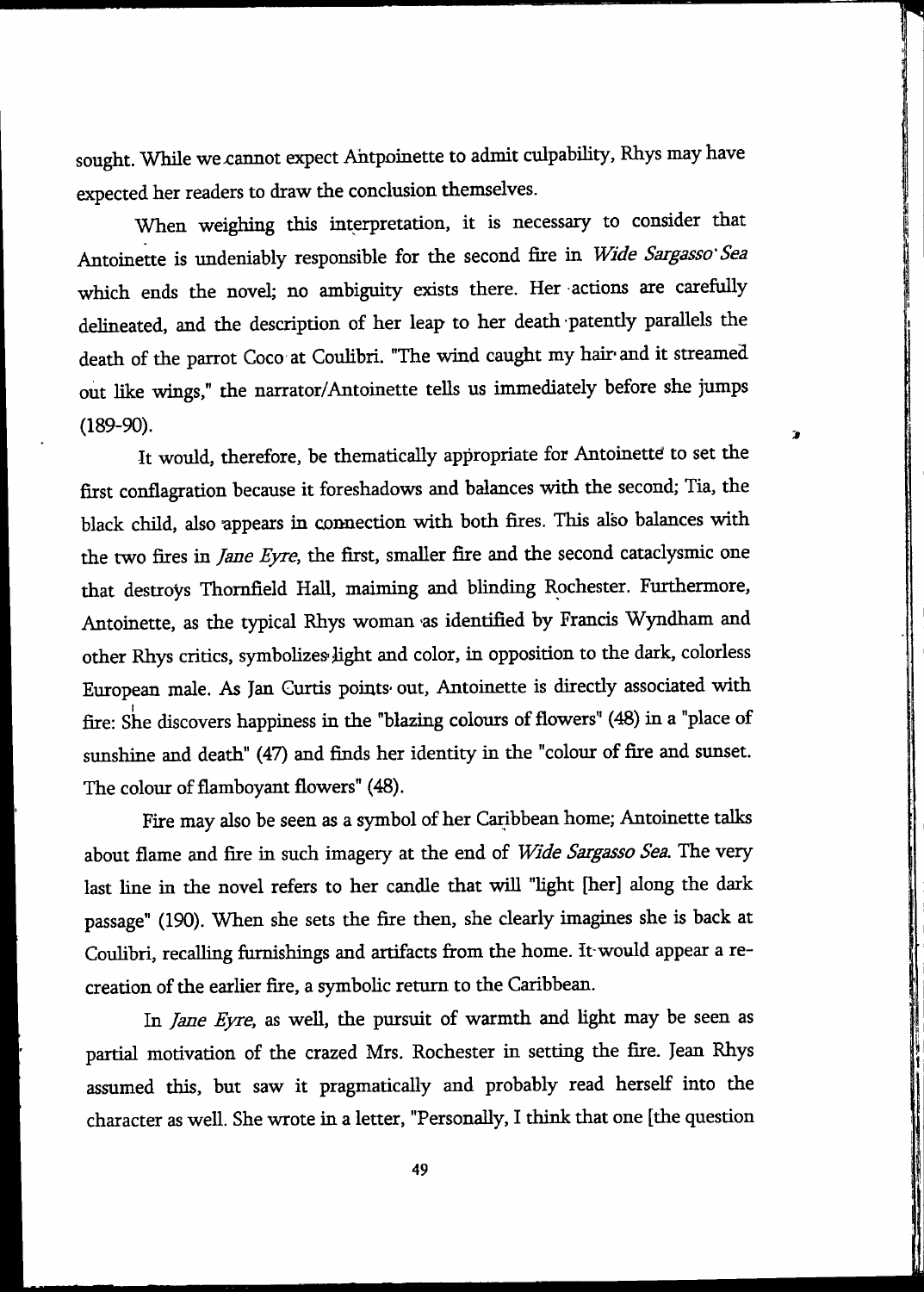of why she sets the fire] is simple. She is cold—and fire is the only warmth she knows in England" (157).

Fire is a curiously ambivalent symbol in general, representing the hearth and home whüe at the same time possessing the power to destroy it. Interestingly, it is the fire at Coulibri that so drastically alters Antoinette's life. The fire essentially destroys her domestic realm; it signals the end of the marriage between Mason and Annette as symbolized by the loss of the wedding ring. Henceforth, Antoinette will be controlled by her stepfather and-husband until the end of the novel. Then she regains control, discovering what it is that she must do: "Now at last I know why I was brought here and what I have to do," (190) she says, declaring her intention to set fire to Thomfield Hall.

We are thus left with the intriguing and,.I think, credible supposition that Antoinette had some degree of culpability for the first fire in *Wide Sargasso Sea*. This balances the other fires firom both novels and would justify and explain her madness. We must weigh this against Rhys's statements from 1962, quoted earlier, which indicate her intention to make angry natives responsible. I would posit that in subsequent-revisions of the novel Rhys purposely obscured'the fire's origins. At the very least, this would augment the complexity and ambiguity, the dream-like state that she strove to evoke in the novel.